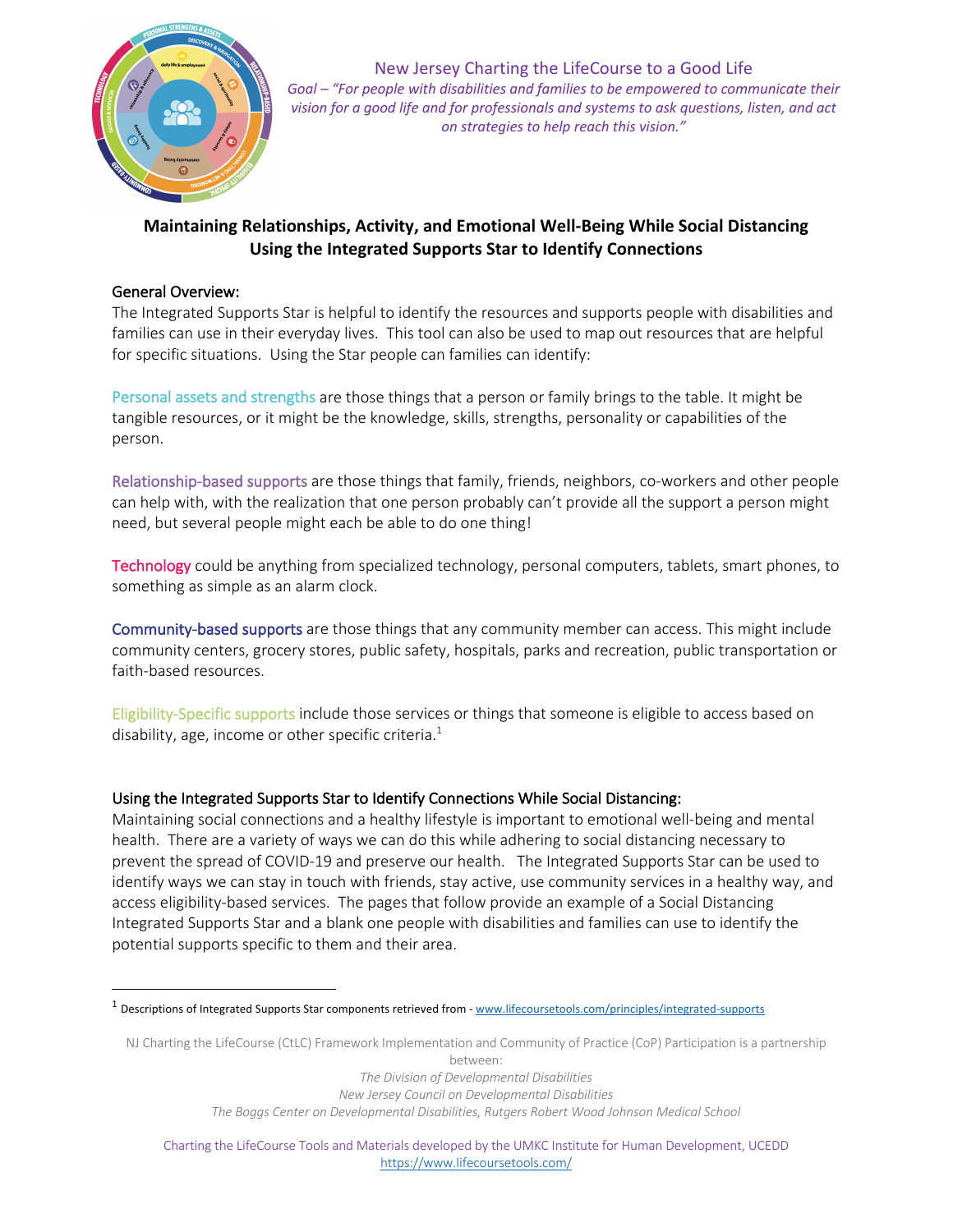# CHARTING the LifeCourse



## **Integrated Supports**

People need supports to lead good lives. Using a combination of lots of different kinds of support helps to plot a trajectory toward an inclusive, quality, community life. This tool will help families and individuals think about how to work in partnership to support their vision for a good life.

Smart Phone, Tablet, Computer

Alexa or Google Home (scheduling, reminders, info, calling, etc..)

Smart TV apps

Video Game Devices (and headsets to play with others)

Virtual Connections: Zoom, Google Meet, Facetime, **HouseParty** 

Social Media: Instagram, Facebook, TikTok, YouTube

Phone Calls

Play together Apps (Draw Something, Heads Up, Game Pigeon, etc…)

### **Technology Personal Strengths & Assets**

Be Your own Greatest Asset!

Use good hand-washing and hygiene techniques - Ask for help when needed.

Create a new routine and try to stick to it.

Be productive. Find things to keep busy. Complete a task you've been wanting to do.

Don't be a afraid to take a break and relax doing something you enjoy - puzzles, games, coloring or drawing, watching movies and tv, etc…

#### **Relationships**

Schedule "Virtual Dates" with family and friends - Use Facetime, Skype, Zoom, Google Meet, HouseParty, etc… Identify which family and friends to connect with.

Make your own cards and letters to send to people.

Join an online social group.

Quality time with pet(s).

Quality time with family or those you live with. - Movies - Games (including electronic) - Crafts - In Home Spa Day - Dance Party

Social/Physical **Distancing** COVID-19

Free online drawing/art classes

Virtual Tours National Parks; Museums; International Sites; Historic Locations

Virtual Classes (Apps, YouTube, Instagram/Facebook Pages): Exercise (for all abilities); Dance; Yoga, Pilates, Meditation; Cooking; Art

Pick-up or Delivery Services Grocery / Pharmacy; Arts and Crafts; Restaurant Take Out

Neighborhood Walks (at a safe distance)

Libraries - Virtual Services

Virtual Events Religious Services, Club Meet-Ups, Classes

Kahn Academy and other online learning options

**Community Based** Local "Connectiveness" - Sidewalk Chalk Art, Teddy Bear and Rainbow Scavenger Hunts

[Insert Name]

Division of Developmental Disabilities - Self Directed Employees (SDE) - Flexibility w/hiring family and overtime - Service Providers that provide staff in home - Day Programs re-deploying staff in homes

- Support Coordinators - connect to services

Department of Children & Families/Children's System of Care - Perform Care www.performcare.org

SNAP "Food Stamps"

Unemployment Benefits

NJ 211

NJ Mental Health Cares - 866-202-HELP www.njmentalhealthcares.org

#### **Eligibility Specific**

#### **Access the LifeCourse framework and tools at lifecoursetools.com**

Developed by the UMKC Institute for Human Development, UCEDD. More tools and materials at lifecoursetools.com MAY 2016